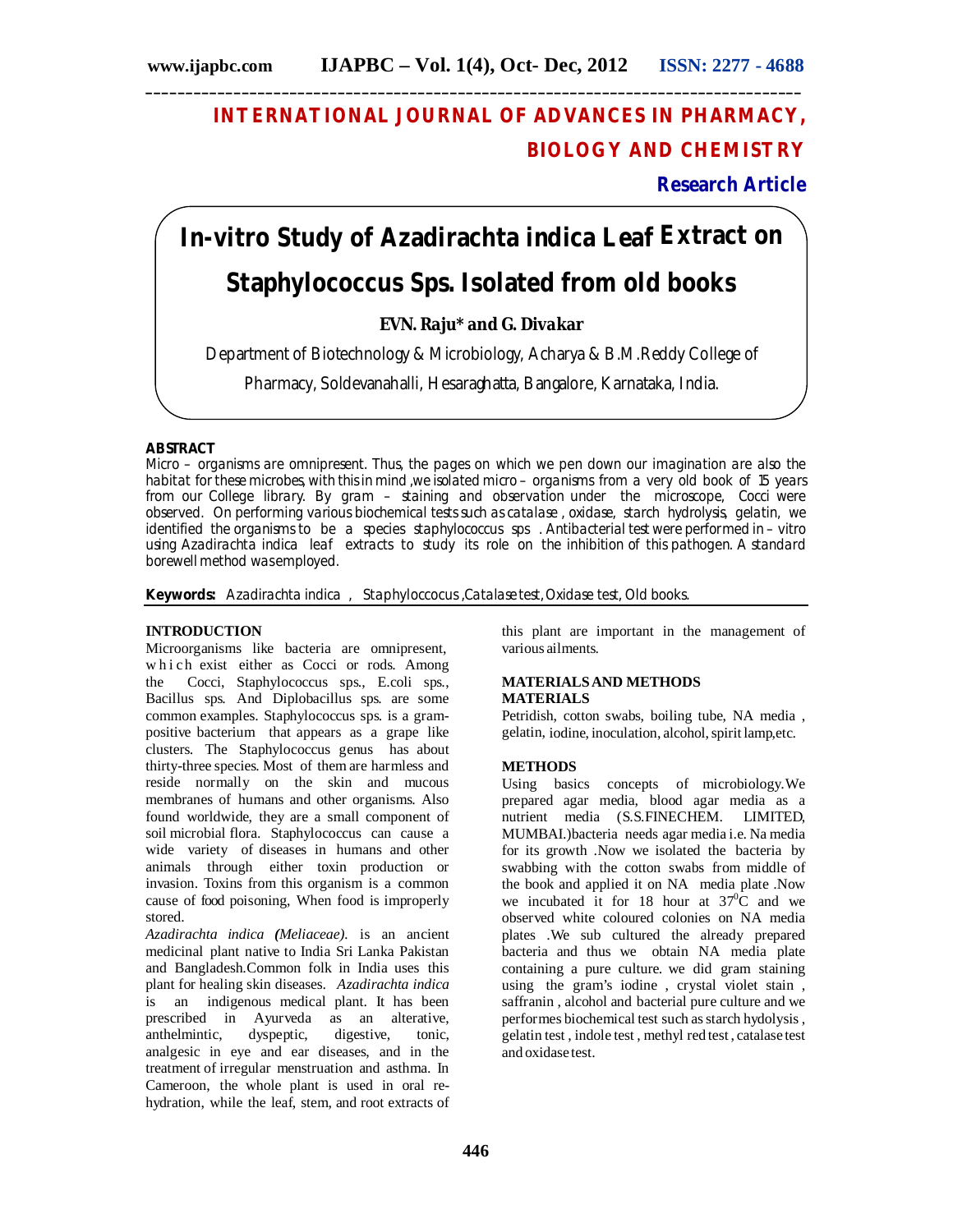**\_\_\_\_\_\_\_\_\_\_\_\_\_\_\_\_\_\_\_\_\_\_\_\_\_\_\_\_\_\_\_\_\_\_\_\_\_\_\_\_\_\_\_\_\_\_\_\_\_\_\_\_\_\_\_\_\_\_\_\_\_\_\_\_\_\_\_\_\_\_\_\_\_\_\_\_\_\_\_\_\_\_**

#### **Observation**

The results for various biochemical tests are given in the table:1

#### **RESULTS**

The bacteria which were isolated from old books were found to be Cocci. These were confirmed to be Staphylococcus sps. Based on biochemical tests such as catalase , oxidase , methyl red and gelatine test which were positive,whereas the starch hydrolysis and indole tests showed a negative<br>results , this confirms the presence of results , this confirms the presence of Staphylococcus sps.<br>The antimicrobial

effect using the crude extract of *Azadirachta indica* was conducted. crude extract which was extracted from organic solvent showed a antibacterial property against pathogenic bacteria.

# **CONCLUSIONANDDISCUSSION**

We concluded that that the organism isolated from the old books was found to be Staphylococcus in-vitro antibacterial tests using a crude juice of *Azadirachta indica* on Staphyloccus showed a clear zone of inhibition.. Pathogenic bacteria like Staphylococcus can cause a wide variety of diseases in humans and other animals through either toxin production or invasion. Staphylococcal toxins are a common cause of food poisoning, as it can grow in improperly-stored food. In year 1964 two scientist namely Evenleigh and Brewer observed bacteria isolated from old papers from Canadian paper Mill. Our study concludes that this 'medicinal plant' showed a 'antibacterial property against pathogenic bacteria .

## **ACKNOWLEDGEMENT**

Management and all staffs of Acharya &B.M reddy college of pharmacy for providing the all informations and necessary facilities needed for the research.

| Table 1:            |           |
|---------------------|-----------|
| <b>Tests</b>        | Inference |
| Starch Hydrolysis   | -ve       |
| Gelatine Hydrolysis | $+ve$     |
| <b>Indole Test</b>  | -ve       |
| Catalase Test       | $+$ veee  |
| Oxidase Test        | $+ve$     |
| Methyl Red Test     | $+ve$     |

**Note** : Gram – staining and biochemical tests indicated that the Micro -organism was Staphyloccous sps**.**



**Fig. 1: Bacterial Culture**



**Fig. 2: Pure Bacterial Culture**



**Fig. 3: Oxidase Test (A is Positive)**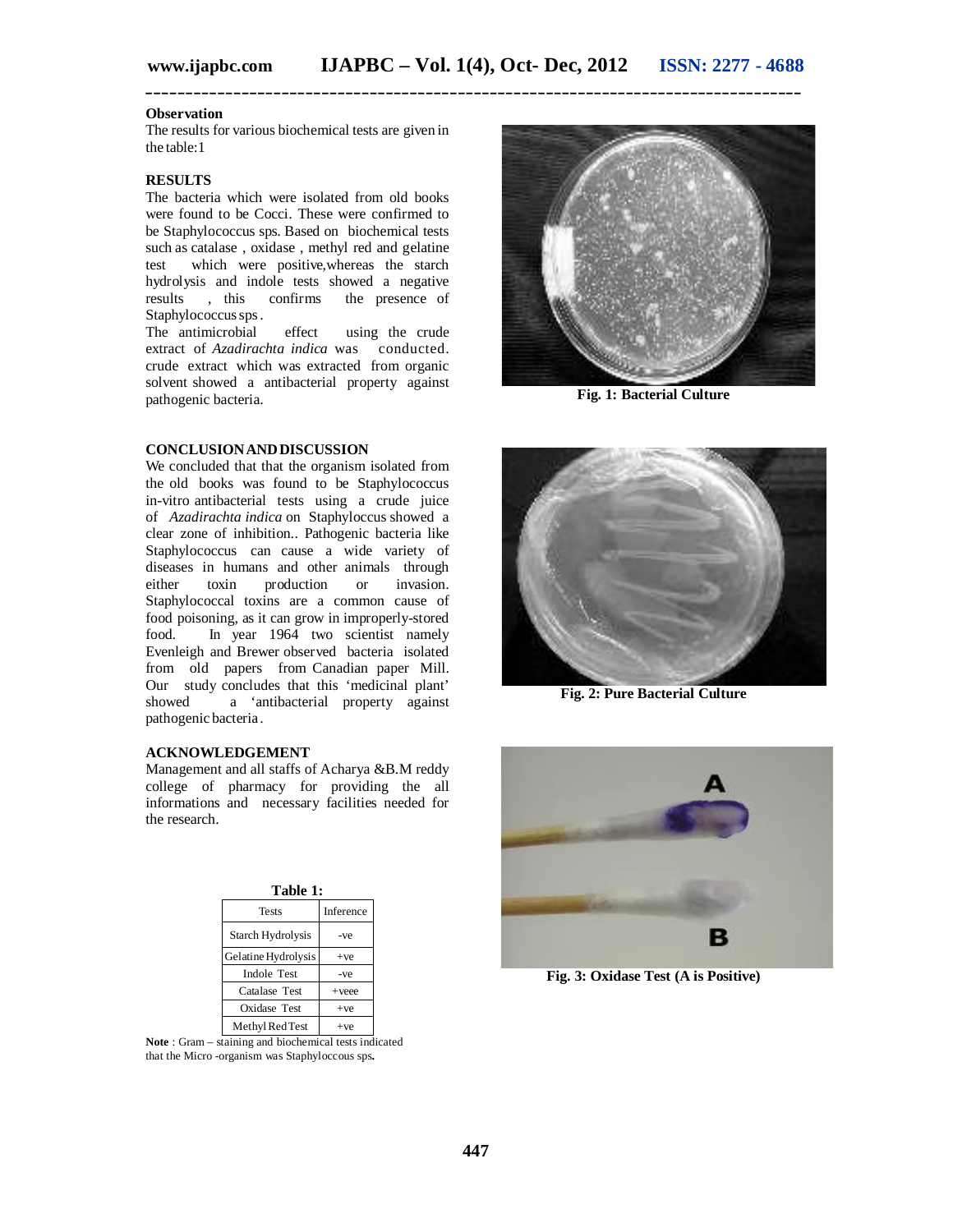

**Fig. 4: Catalase test (Bubbles indicates positive)**



**Fig. 7: Gelatin test (slant liquid indicates positive)**



**Fig. 5: Starch hydrolysis test**



**Fig. 8: Indole test (negative)**



**Fig. 6: M.R Test (pink colour indicates positive)**



**Fig. 9: Crude Juice of** *Azadirachta indica*